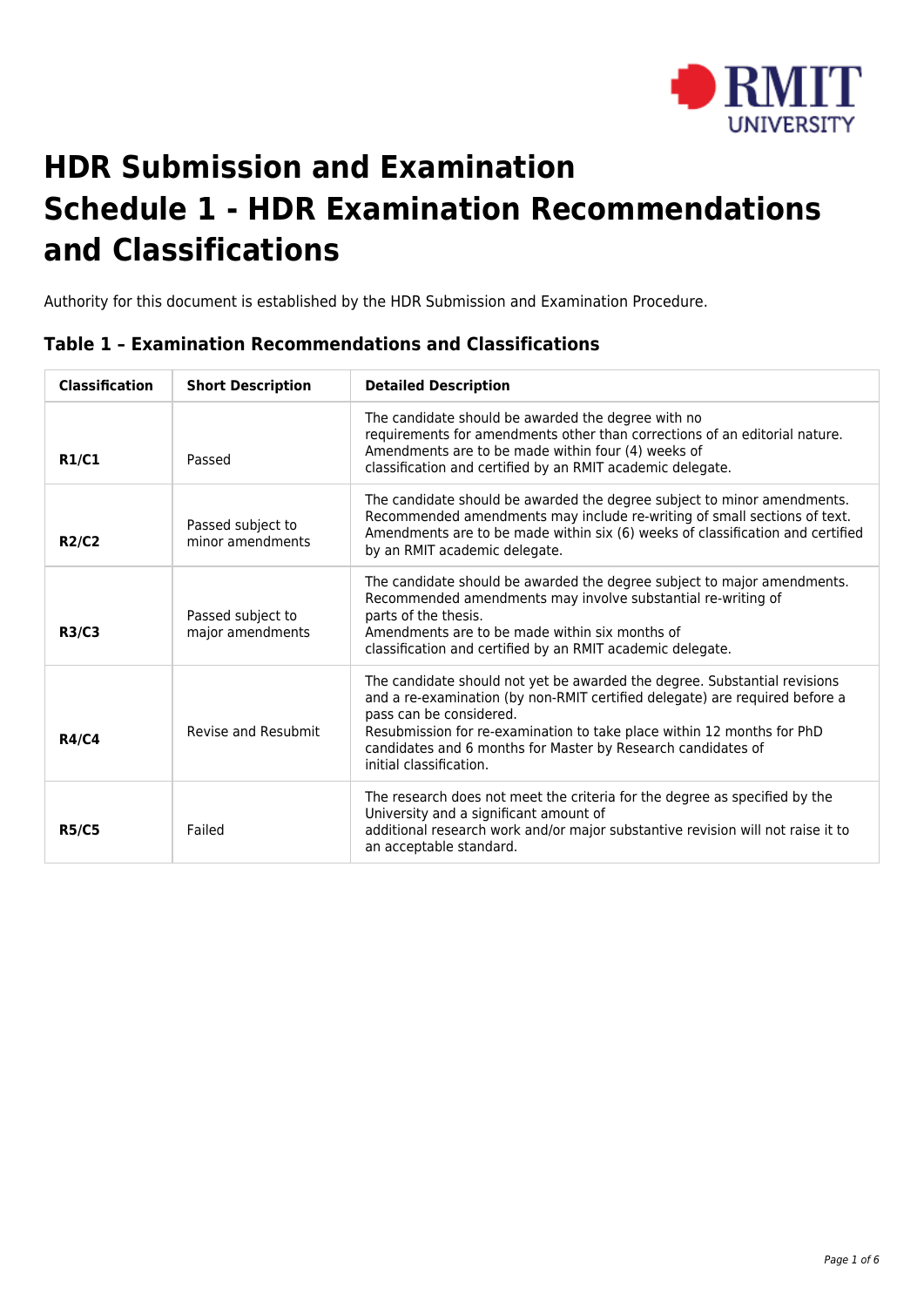|                       |                                                      | <b>Examiner 1 Recommendation</b>                                                                      |                                                                                                       |                                                                                                                |                                          |                              |
|-----------------------|------------------------------------------------------|-------------------------------------------------------------------------------------------------------|-------------------------------------------------------------------------------------------------------|----------------------------------------------------------------------------------------------------------------|------------------------------------------|------------------------------|
|                       |                                                      | Passed (R1)                                                                                           | <b>Passed</b><br>subject to<br>minor<br>amendments<br>(R2)                                            | <b>Passed</b><br>subject to<br>major<br>amendments<br>(R3)                                                     | <b>Revise</b><br>and<br>resubmit<br>(R4) | <b>Failed</b><br>(R5)        |
|                       | Passed (R1)                                          | Passed                                                                                                | Passed or<br>passed<br>subject to<br>minor<br>amendments<br>(ADVC RT&D<br>or nominee to<br>determine) | Passed or<br>passed<br>subject to<br>minor or major<br>amendments<br>(ADVC RT&D<br>or nominee to<br>determine) | Appoint<br>third<br>examiner             | Appoint<br>third<br>examiner |
| <b>Examiner 2</b>     | <b>Passed subject to</b><br>minor<br>amendments (R2) | Passed or<br>passed<br>subject to<br>minor<br>amendments<br>(ADVC RT&D<br>or nominee<br>to determine) | Passed subject<br>to minor<br>amendments                                                              | Passed subject<br>to minor or<br>major<br>amendments<br>(ADVC RT&D)<br>or nominee to<br>determine)             | Appoint<br>third<br>examiner             | Appoint<br>third<br>examiner |
| <b>Recommendation</b> | <b>Passed subject to</b><br>major amendments<br>(R3) | Passed subject<br>to minor or<br>major<br>amendments<br>(ADVD RT&D)<br>or nominee to<br>determine)    | Passed subject<br>to minor or<br>major<br>amendments<br>(ADVC RT&D)<br>or nominee to<br>determine)    | Passed subject<br>to major<br>amendments                                                                       | Appoint<br>third<br>examiner             | Appoint<br>third<br>examiner |
|                       | <b>Revise and</b><br>resubmit (R4)                   | Appoint third<br>examiner                                                                             | Appoint third<br>examiner                                                                             | Appoint third<br>examiner                                                                                      | Revise<br>and<br>resubmit                | Appoint<br>third<br>examiner |
|                       | Failed (R5)                                          | Appoint third<br>examiner                                                                             | Appoint third<br>examiner                                                                             | Appoint third<br>examiner                                                                                      | Appoint<br>third<br>examiner             | Failed                       |

# **Table 2 – Outcome and classification of the first examination**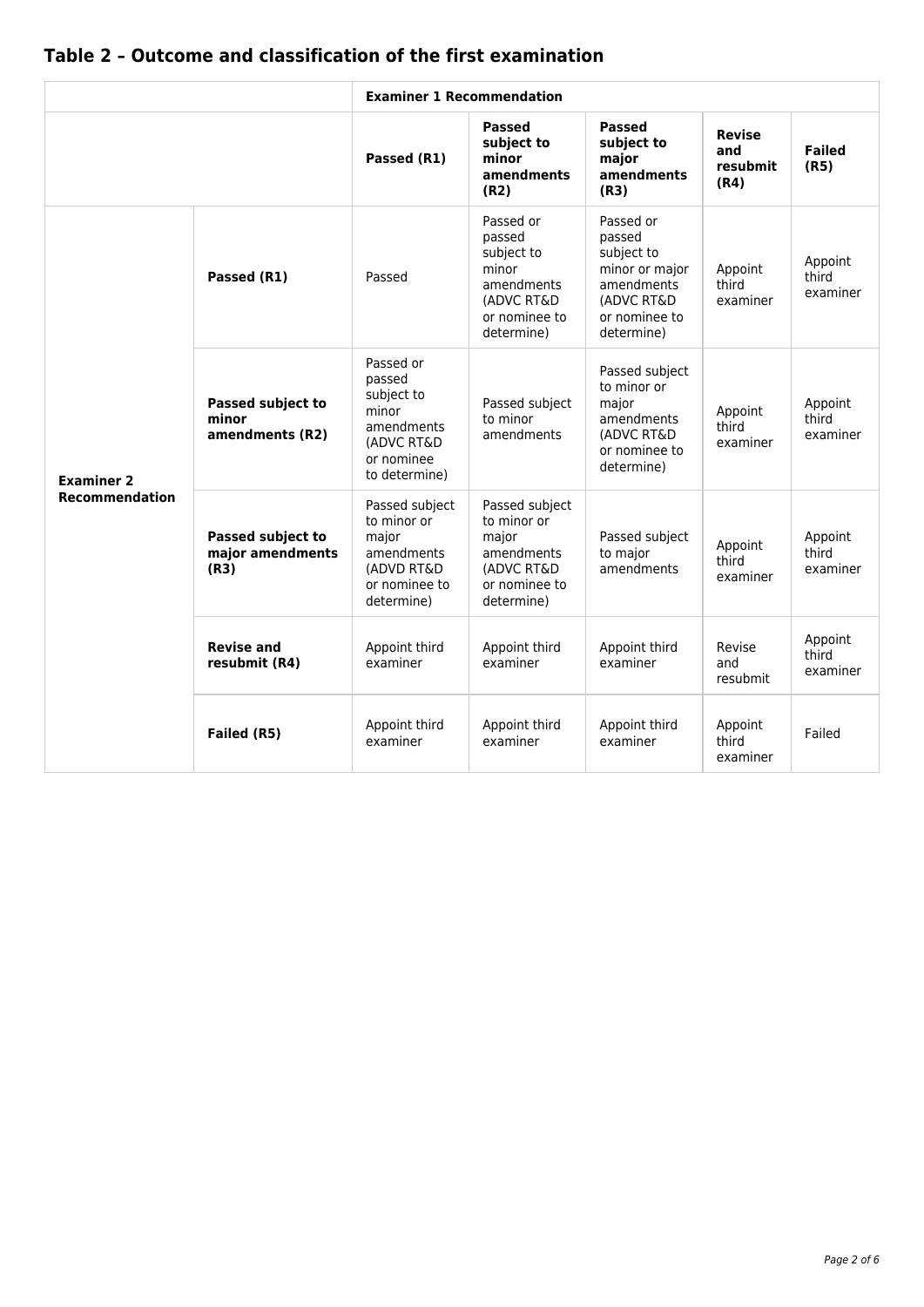# **Table 3 – Outcome of the first examination after a third examiner is appointed, due to an initial examiner recommending R4 Revise and Resubmit.**

|                                            |                                                                                                                                                                              | <b>Examiner 1 Recommendation</b>                                                                   |                                                                                                             |                                                                                                             |                                               |
|--------------------------------------------|------------------------------------------------------------------------------------------------------------------------------------------------------------------------------|----------------------------------------------------------------------------------------------------|-------------------------------------------------------------------------------------------------------------|-------------------------------------------------------------------------------------------------------------|-----------------------------------------------|
|                                            |                                                                                                                                                                              | Passed (R1)                                                                                        | <b>Passed subject</b><br>to minor<br>amendments<br>(R2)                                                     | <b>Passed subject</b><br>to major<br>amendments<br>(R3)                                                     | Failed (R5)                                   |
| <b>Examiner 2</b><br><b>Recommendation</b> | <b>Revise and</b><br>resubmit (R4)                                                                                                                                           | Third examiner<br>appointed                                                                        | Third examiner<br>appointed                                                                                 | Third examiner<br>appointed                                                                                 | Third<br>examiner<br>appointed                |
|                                            | Passed (R1)                                                                                                                                                                  | Passed                                                                                             | Passed or passed<br>subject to minor<br>amendments<br>(ADVC RT&D or<br>nominee to<br>determine)             | Passed or passed<br>subject to minor or<br>major<br>amendments<br>(ADVC RT&D or<br>nominee to<br>determine) | Revise and<br>resubmit to<br>all<br>examiners |
|                                            | <b>Passed</b><br>subject to<br>minor<br>amendments<br>(R2)                                                                                                                   | Passed or<br>passed subject<br>to minor<br>amendments<br>(ADVC RT&D or<br>nominee to<br>determine) | Passed subject to<br>minor<br>amendments                                                                    | Passed or passed<br>subject to minor or<br>major<br>amendments<br>(ADVC RT&D or<br>nominee to<br>determine) | Revise and<br>resubmit to<br>all<br>examiners |
| <b>Examiner 3</b><br><b>Recommendation</b> | Passed or<br>passed subject<br><b>Passed</b><br>to minor or<br>subject to<br>major<br>major<br>amendments<br>amendments<br>(ADVC RT&D or<br>(R3)<br>nominee to<br>determine) |                                                                                                    | Passed or passed<br>subject to minor<br>or major<br>amendments<br>(ADVC RT&D or<br>nominee to<br>determine) | Passed subject to<br>major<br>amendments                                                                    | Revise and<br>resubmit to<br>all<br>examiners |
|                                            | <b>Revise and</b><br>resubmit (R4)                                                                                                                                           | Revise and<br>resubmit to all<br>examiners                                                         | Revise and<br>resubmit to all<br>examiners                                                                  | Revise and<br>resubmit to all<br>examiners                                                                  | Revise and<br>resubmit to<br>all<br>examiners |
|                                            | Failed (R5)                                                                                                                                                                  | Revise and<br>resubmit to all<br>examiners                                                         | Revise and<br>resubmit to all<br>examiners                                                                  | Revise and<br>resubmit to all<br>examiners                                                                  | Failed                                        |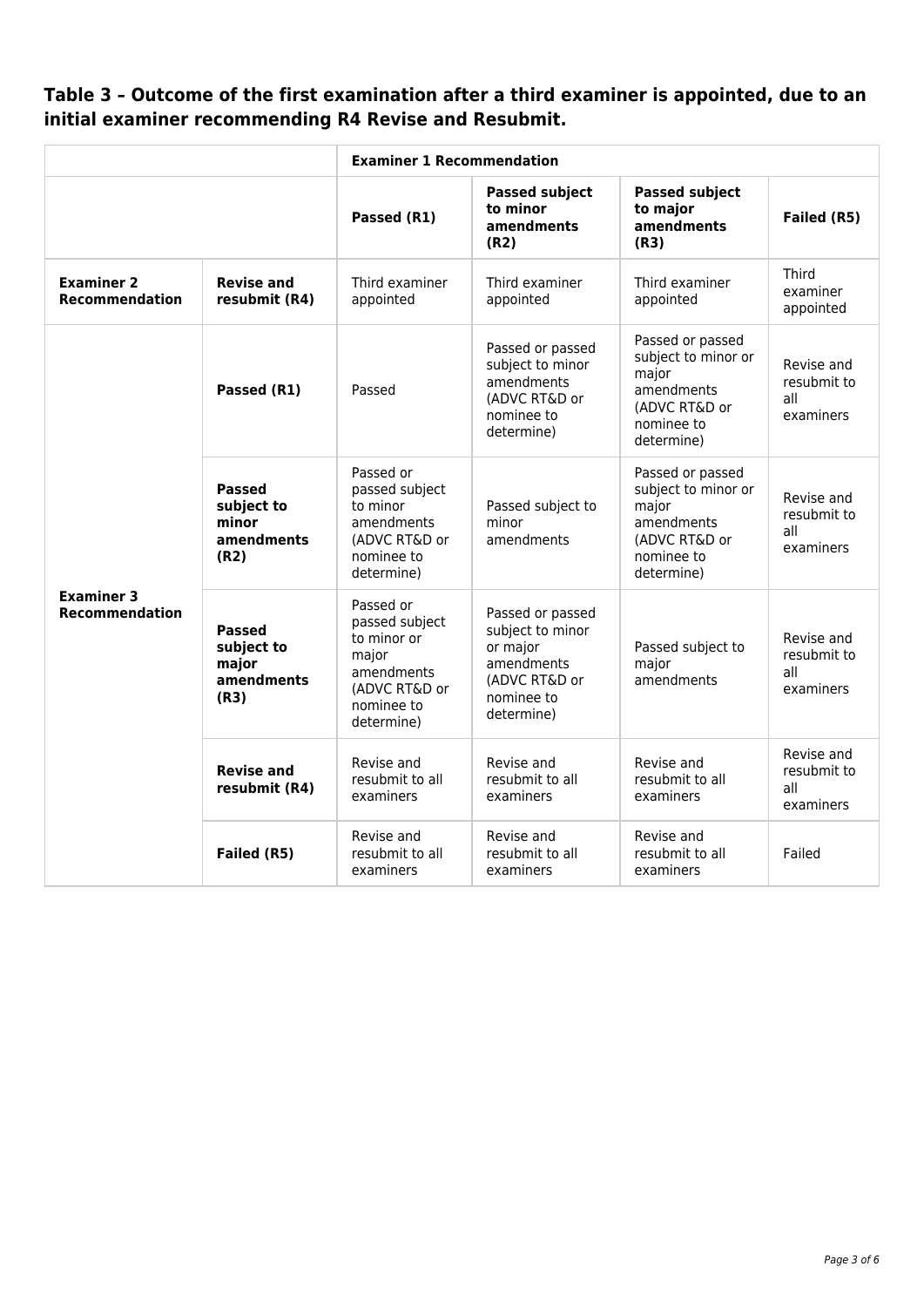**Table 4 – Outcome of the first examination after a third examiner is appointed, due to an initial examiner recommending R5 Failed.**

|                                            |                                                                                                                                        | <b>Examiner 1 Recommendation</b>                                                                   |                                                                                                             |                                                                                                             |                                            |
|--------------------------------------------|----------------------------------------------------------------------------------------------------------------------------------------|----------------------------------------------------------------------------------------------------|-------------------------------------------------------------------------------------------------------------|-------------------------------------------------------------------------------------------------------------|--------------------------------------------|
|                                            |                                                                                                                                        | Passed (R1)                                                                                        | <b>Passed subject</b><br>to minor<br>amendments<br>(R2)                                                     | <b>Passed subject</b><br>to major<br>amendments<br>(R3)                                                     | <b>Revise and</b><br>resubmit<br>(R4)      |
| <b>Examiner 2</b><br><b>Recommendation</b> | Failed (R5)                                                                                                                            | Third examiner<br>appointed                                                                        | Third examiner<br>appointed                                                                                 | Third examiner<br>appointed                                                                                 | Third<br>examiner<br>appointed             |
|                                            | Passed (R1)                                                                                                                            | Passed                                                                                             | Passed or passed<br>subject to minor<br>amendments<br>(ADVC RT&D or<br>nominee to<br>determine)             | Passed or passed<br>subject to minor<br>or major<br>amendments<br>(ADVC RT&D or<br>nominee to<br>determine) | Revise and<br>resubmit to all<br>examiners |
| <b>Examiner 3</b><br><b>Recommendation</b> | <b>Passed subject</b><br>to minor<br>amendments<br>(R2)                                                                                | Passed or<br>passed subject<br>to minor<br>amendments<br>(ADVC RT&D or<br>nominee to<br>determine) | Passed subject to<br>minor<br>amendments                                                                    | Passed or passed<br>subject to minor<br>or major<br>amendments<br>(ADVC RT&D or<br>nominee to<br>determine) | Revise and<br>resubmit to all<br>examiners |
|                                            | Passed or<br><b>Passed subject</b><br>to minor or<br>to major<br>major<br>amendments<br>amendments<br>(R3)<br>nominee to<br>determine) | passed subject<br>(ADVC RT&D or                                                                    | Passed or passed<br>subject to minor<br>or major<br>amendments<br>(ADVC RT&D or<br>nominee to<br>determine) | Passed subject to<br>major<br>amendments                                                                    | Revise and<br>resubmit to all<br>examiners |
|                                            | <b>Revise and</b><br>resubmit (R4)                                                                                                     | Revise and<br>resubmit to all<br>examiners                                                         | Revise and<br>resubmit to all<br>examiners                                                                  | Revise and<br>resubmit to all<br>examiners                                                                  | Revise and<br>resubmit to all<br>examiners |
|                                            | Failed (R5)                                                                                                                            | Failed                                                                                             | Failed                                                                                                      | Failed                                                                                                      | Failed                                     |

## **Table 5 - Outcome of the second examination following resubmission to two examiners**

|                                  |             | <b>Examiner 1 Recommendation</b> |                        |  |
|----------------------------------|-------------|----------------------------------|------------------------|--|
|                                  |             | Passed (R1)                      | Failed (R5)            |  |
| <b>Examiner 2 Recommendation</b> | Passed (R1) | Passed                           | Appoint third examiner |  |
|                                  | Failed (R5) | Appoint third examiner           | Failed                 |  |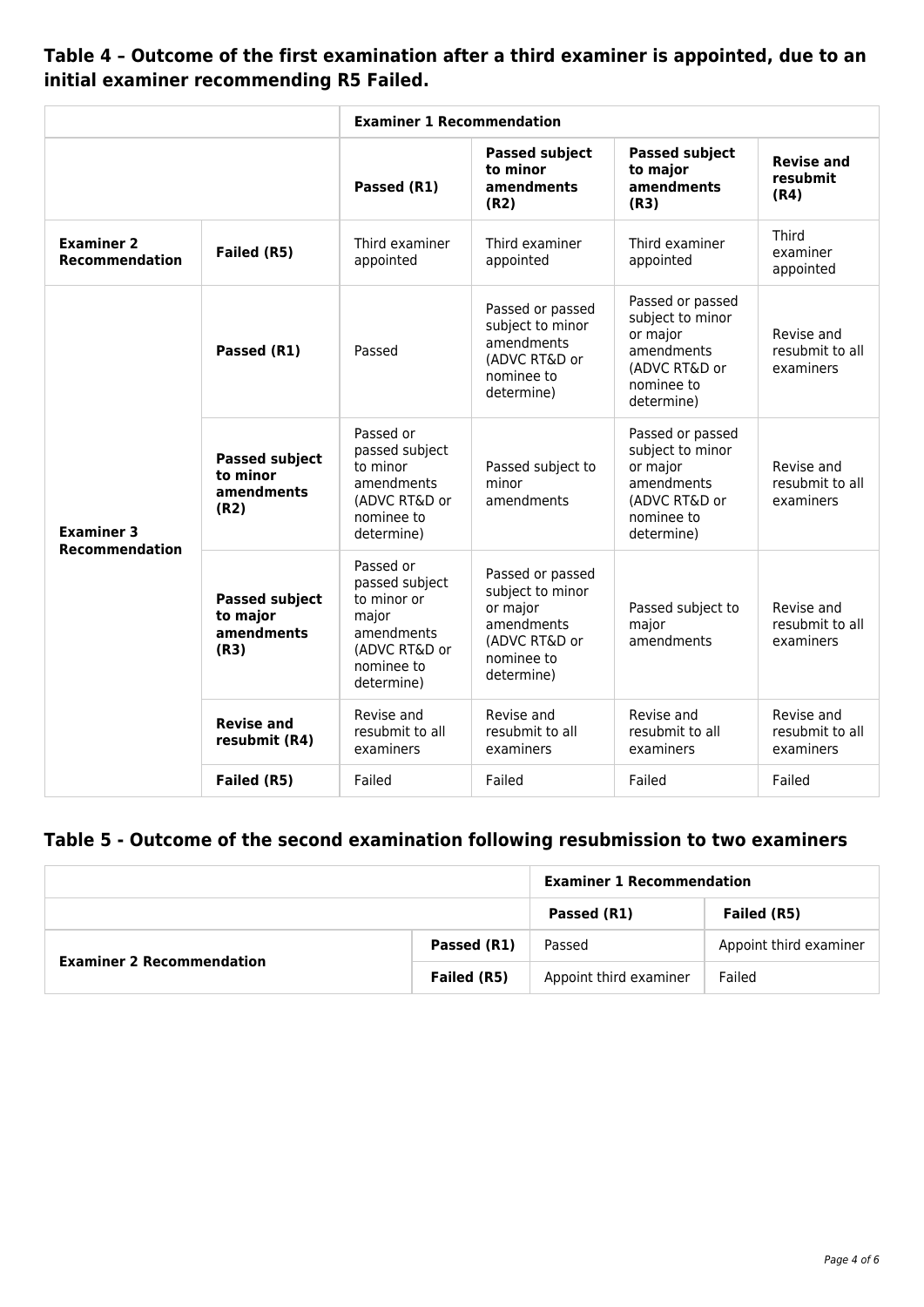### **Table 6 - Outcome of the second examination following resubmission to three examiners**

|                                  |             | <b>Examiner 1 Recommendation</b> |
|----------------------------------|-------------|----------------------------------|
|                                  |             | Passed (R1)                      |
| <b>Examiner 2 Recommendation</b> | Failed (R5) |                                  |
| <b>Examiner 3 Recommendation</b> | Passed (R1) | Passed                           |
|                                  | Failed (R5) | Failed                           |

### **Masters by Research Grading**

#### **Grading Sought from Masters by Research Examiners**

In addition to providing an examination recommendation of R1 to R5, examiners of masters by research submissions are asked to recommend a numerical grade. The grades available to examiners are as follows:

- a. High Distinction (80-100%)
- b. Distinction (70-79%)
- c. Credit (60-69%)
- d. d. Pass (50-59%)
- e. e. Fail (<50%)

#### **Grading Standards**

| Grade<br>range | <b>Level</b>                   | <b>Standard</b>                                                                                                                                                                                                                                                                                                                                                                                                                                                                                                                                                                |
|----------------|--------------------------------|--------------------------------------------------------------------------------------------------------------------------------------------------------------------------------------------------------------------------------------------------------------------------------------------------------------------------------------------------------------------------------------------------------------------------------------------------------------------------------------------------------------------------------------------------------------------------------|
| 80-100%        | HD: High<br><b>Distinction</b> | Work of exceptional quality showing clear understanding of subject matter and appreciation<br>of issues; well formulated; arguments sustained; figures and diagrams where relevant;<br>appropriate literature referenced; strong evidence of creative ability and originality; high<br>level of intellectual work. Excellent analysis, comprehensive research, sophisticated<br>theoretical or methodological understanding, impeccable presentation. The candidate<br>demonstrates outstanding potential for doctoral level study and warrants strong scholarship<br>support. |
| 70-79%         | <b>DI: Distinction</b>         | Work of high quality showing strong grasp of subject matter and appreciation of dominant<br>issues though not necessarily of the finer points; arguments clearly developed; relevant<br>literature referenced; evidence of creative ability and solid intellectual work. Very good work<br>that is very well researched, shows critical analytical skills, is well argued, with scholarly<br>presentation and documentation. The candidate is capable of doctoral level study.                                                                                                 |
| 60-69%         | <b>CR: Credit</b>              | Work of solid quality showing competent understanding of subject matter and appreciation of<br>main issues though possibly with some lapses and inadequacies and with clearly identifiable<br>deficiencies in logic, presentation or originality. Some evidence of critical analysis and<br>creative ability; well researched, prepared and presented. The candidate may be capable of<br>doctoral level study under close supervision.                                                                                                                                        |
| 50-59%         | <b>PA: Pass</b>                | Completion of key tasks at an adequate level of performance with demonstrated<br>understanding of key ideas and some analytical skills. Satisfactory presentation, research and<br>documentation. Adequate report, reasonable quality but showing a minimal understanding of<br>the research area with deficiencies in content or experimental rigour; little evidence of<br>creative ability or original thought. The candidate is unlikely to be capable of doctoral level<br>study.                                                                                         |
| $0 - 49%$      | <b>NN: Fail</b>                | The research does not meet the criteria for the degree as specified by the University and a<br>significant amount of additional research work and/or major substantive revision will not raise<br>it to an acceptable standard.                                                                                                                                                                                                                                                                                                                                                |